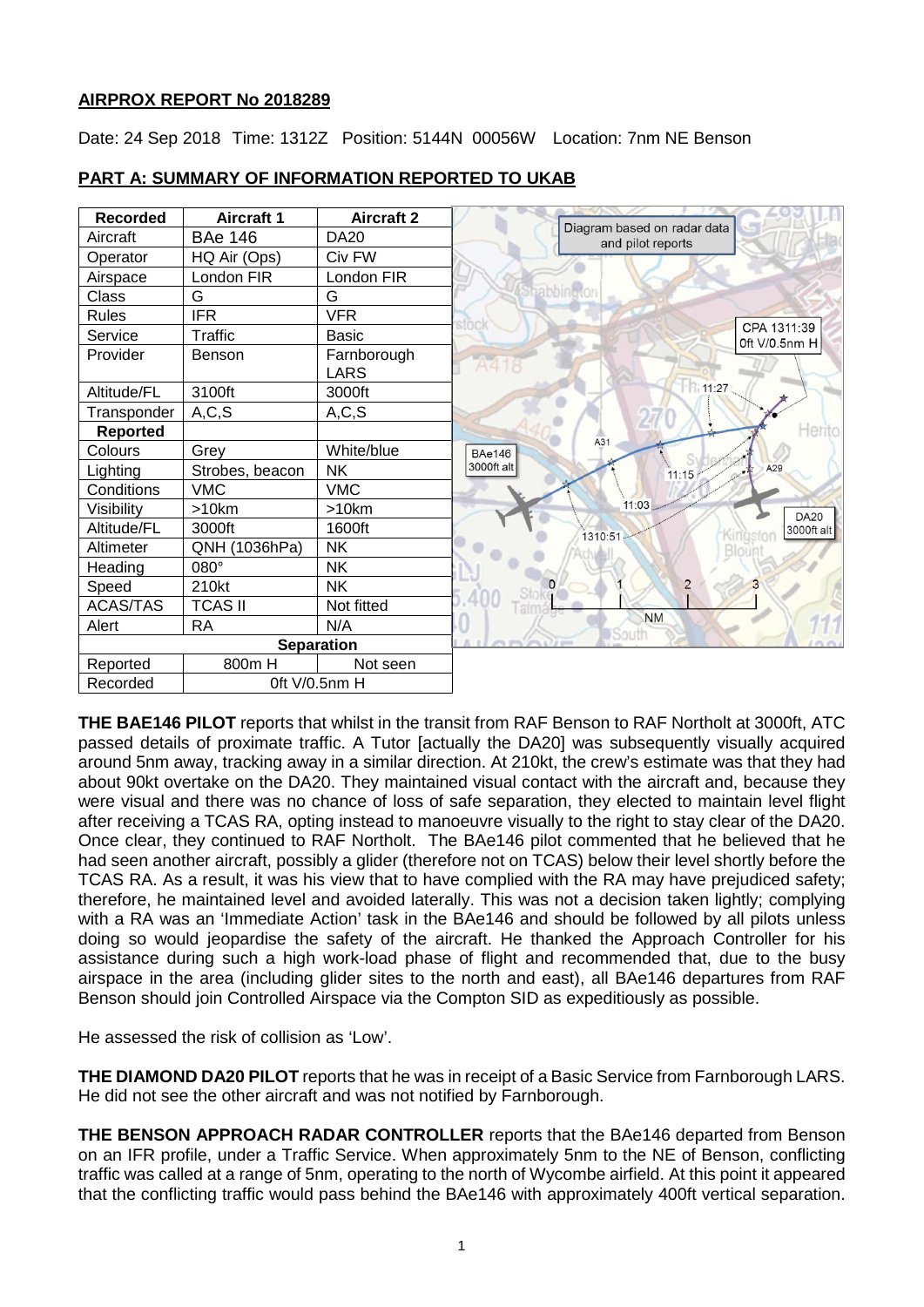As the aircraft tracked closer to each other he gave Traffic Information again, and it became clear that they were now converging and co-level. Because he was not aware that the BAe146 pilot was visual with the conflicting traffic, he suggested a 20° turn to the right to avoid. The TCAS RA was not declared on RT but details of it were passed by landline once the crew had landed. It later became apparent that an incident with a glider occurred at the same time. The glider was not showing on radar and therefore completely unknown to him. It is worth noting that radar coverage to the east of Benson is a known issue due to the topography of the local area. It is standard procedure to reduce Traffic Information in this area due to limited surveillance coverage; however, he could not recall if he did.

He perceived the severity of the incident as 'Medium'.

**THE BENSON SUPERVISOR** reports that because they were informed of the intention to file this as an Airprox a while after the incident he was unable to recall any details about it or expand on the reports already submitted.

**THE FARNBOROUGH LARS NORTH CONTROLLER** reports that he was only informed that an Airprox had been filed about 7 weeks after it had occurred. Due to the time elapsed he had no recollection of it.

### **Factual Background**

The weather at Benson was recorded as follows:

METAR EGUB 241250Z 35007KT 9999 FEW040 SCT250 14/03 Q1038 BLU NOSIG=

### **Analysis and Investigation**

#### **Military ATM**

The BAe146 was conducting a training sortie from Benson to Northolt as part of the preparations for the 2019 'Northolt Bolthole'. The DA20 was on a transit flight. Shortly after departure form Benson, the BAe146 pilot turned right toward Northolt and was passed Traffic Information on the DA20 on 4 occasions. Following the third piece of Traffic Information, the Benson Approach controller ascertained that the BAe146 pilot was not visual with the DA20 and offered a turn to ensure separation. The BAe 146 pilot reported receiving a TCAS RA but, because the Captain had

seen a glider below their level shortly beforehand, the TCAS RA was not followed.

This incident was initially reported to Benson as a TCAS RA and was not classified as an Airprox until a month later on 26 Oct 2018, therefore the recollection from all parties was limited.

Figures 1-5 show the positions of the BAe 146 and the DA20 at relevant times in the lead up to and during the Airprox. The screen shots are taken from a replay using the Heathrow 10 Radar, which is not utilised by Benson, therefore is not representative of the picture available to the controllers.



Figure 1.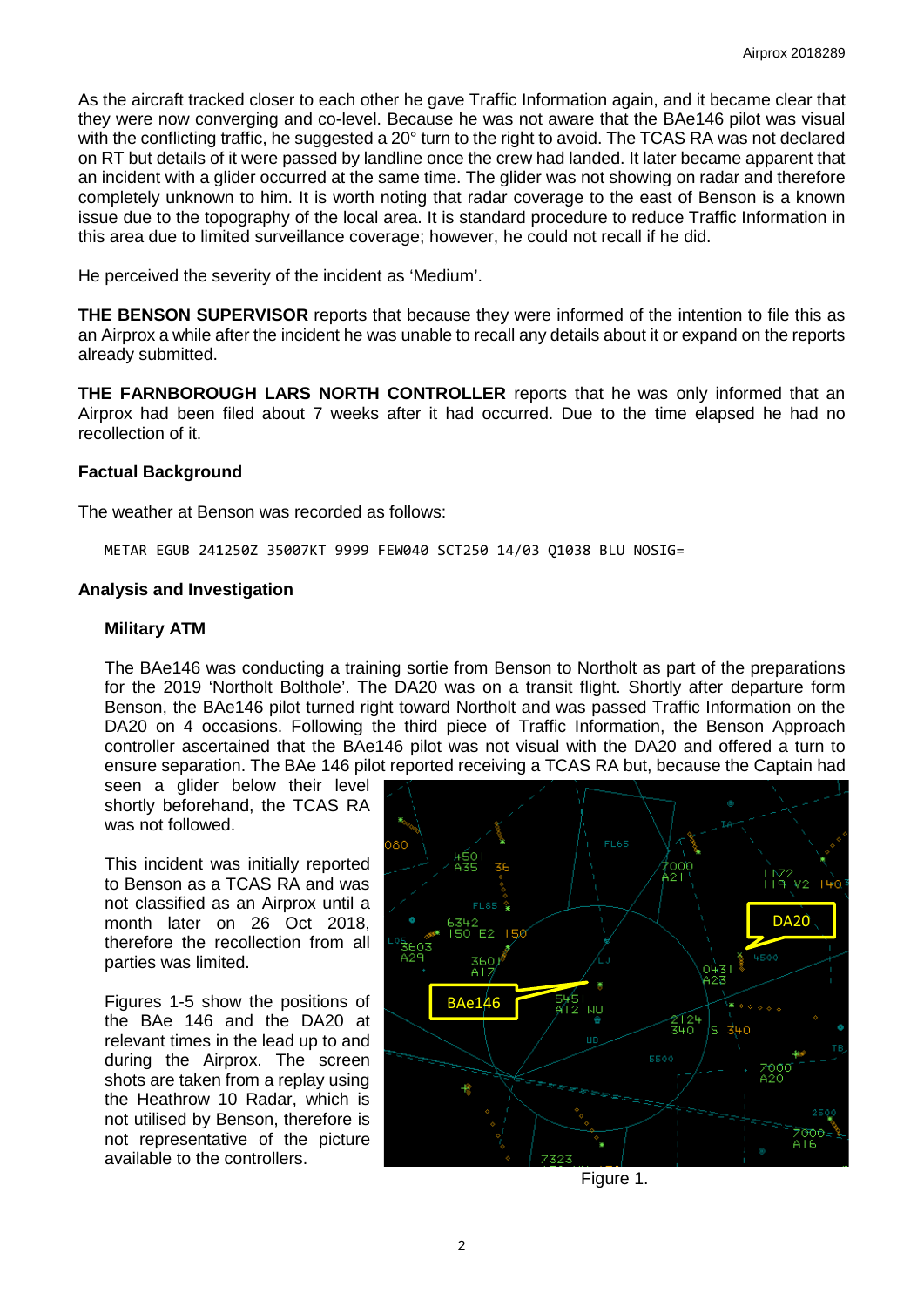At Figure 1, the BAe146 can be seen departing Benson initially on a northerly heading. The DA20 (initial Squawk 0431) was 7nm east of Benson, tracking north indicating 2300ft.

As the BAe 146 pilot commenced a right turn (Figure 2), Traffic Information was passed on two tracks to the east of Benson, one of which was the DA20 (now Squawking 5022).



Figure 2.

Approximately 30sec after this initial call (Figure 3), the Traffic Information was updated following a climb by the DA20 pilot.



Traffic Information was passed for third time 25sec later (Figure 3) during which the controller attempted to ascertain if the BAe146 pilot was visual with the DA20. Once confirmed that the BAe146 was not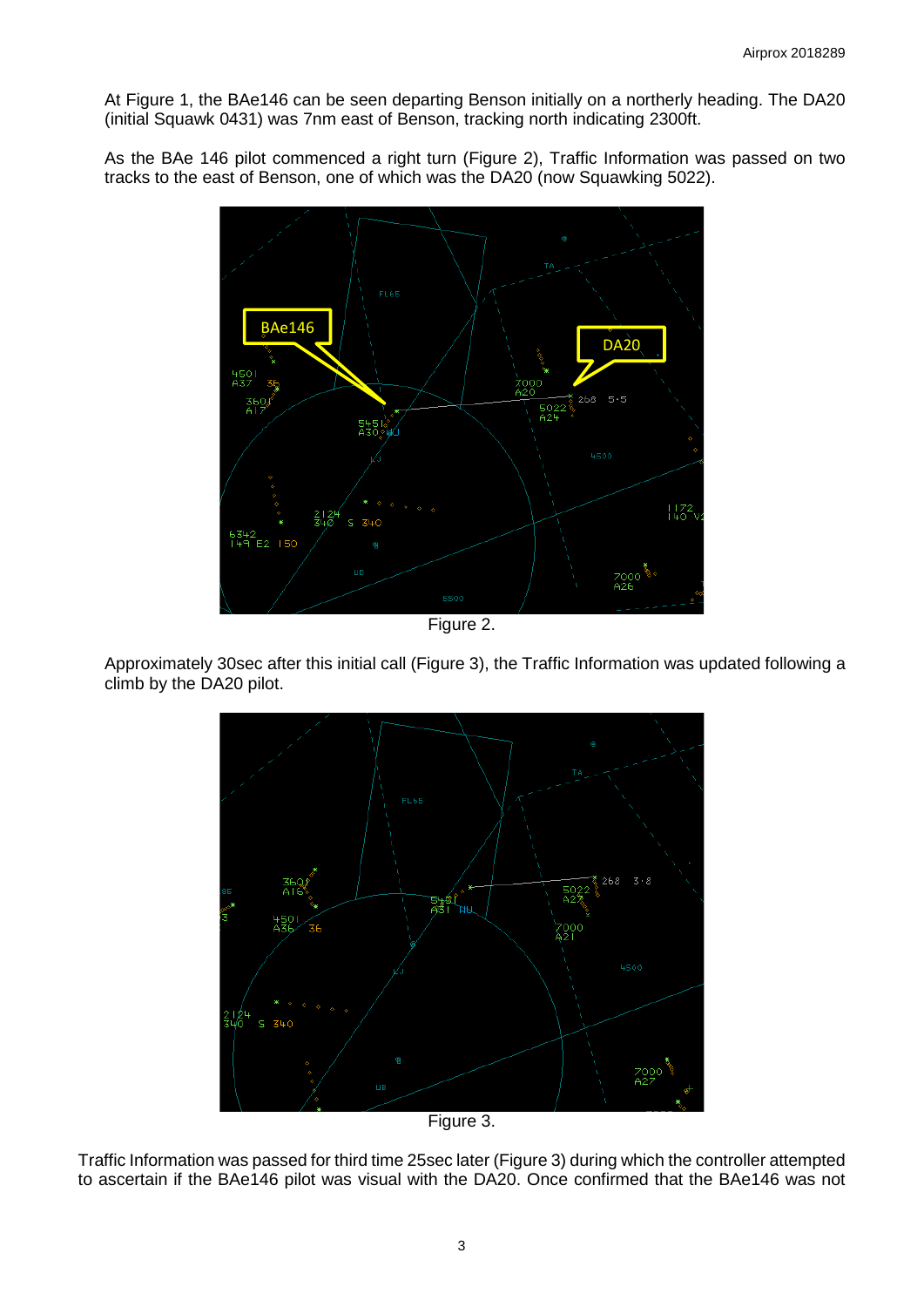

visual, the controller suggested a turn to the right which would allow the BAe146 to pass behind the DA20. This turn was accepted by the BAe146 pilot (Figure 4).

Figure 4.

Traffic Information was passed for a final time 15sec after the suggested turn, with CPA occurring some 9sec after this (Figure 5). CPA was measured at 0.5nm with no vertical separation.



Figure 5 – CPA.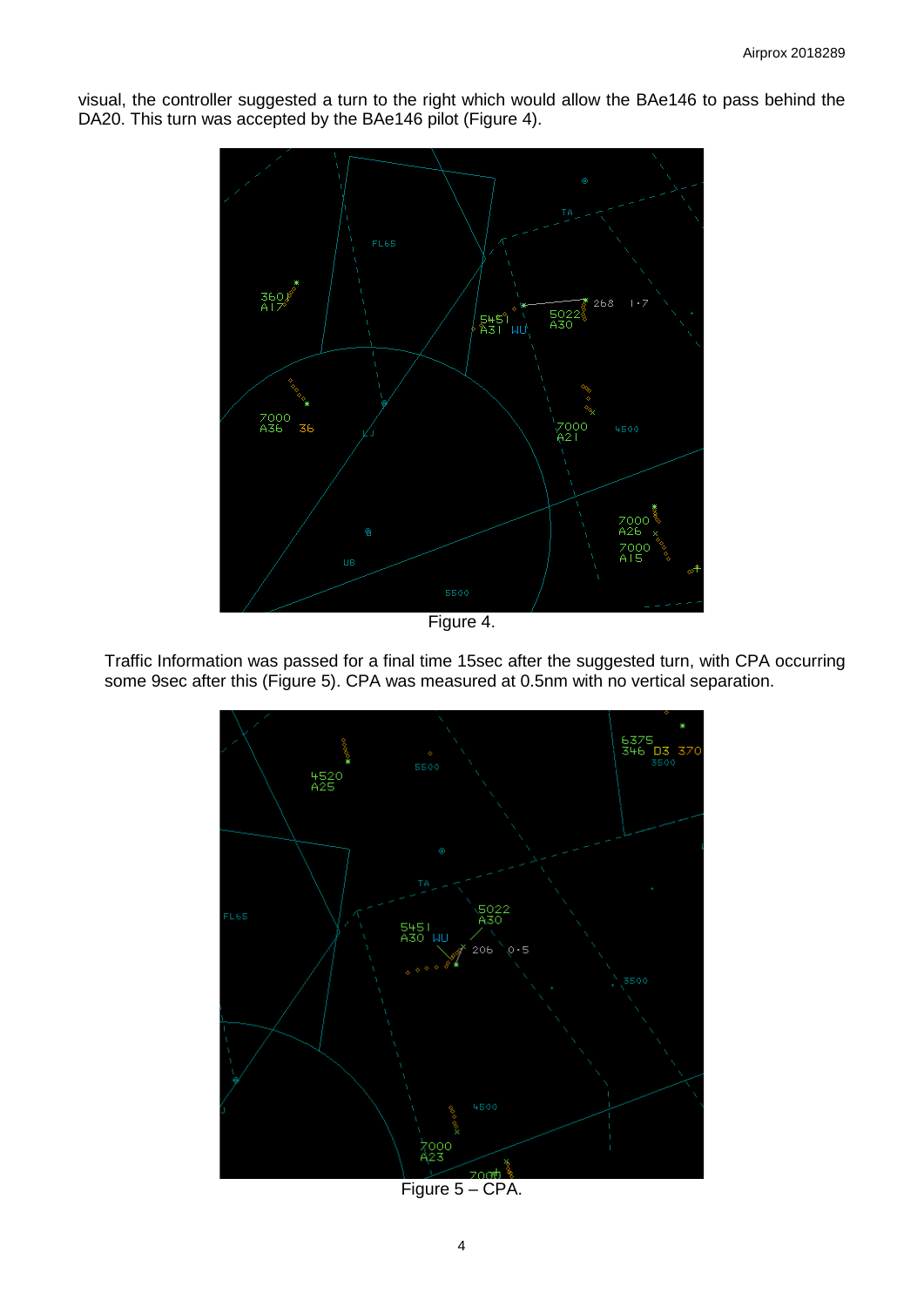This investigation was hampered by the late notification of the Airprox resulting in mixed accounts of the situation. Analysis of the Benson tape transcript and radar replay show that accurate Traffic Information was passed to the BAe146 pilot on 4 occasions. Having ascertained that the BAe146 pilot was not visual with the DA20, the Benson Approach Controller offered a suggested turn to break the confliction. Although controllers are not required to provide deconfliction advice under the terms of a Traffic Service, this act probably decreased the potential severity of this incident.

### **UKAB Secretariat**

The BAe146 and DA20 pilots shared an equal responsibility for collision avoidance and not to operate in such proximity to other aircraft as to create a collision hazard<sup>[1](#page-4-0)</sup>. Because the incident geometry is considered as converging then the BAe 146 pilot was required to give way to the DA40<sup>[2](#page-4-1)</sup>.

### **Occurrence Investigation**

Subsequent to the Airprox, a meeting was held at Swanwick between Benson ATC, NATS and the BAe146 Sqn. The following procedure was agreed for aircraft departing from Benson: The Westcott SID shall be utilised for all BAe146 Sqn aircraft departures that are to join CAS. All flight plans should initially route to WCO; however, airborne aircraft may be tactically routed elsewhere due to GA traffic levels around WCO and then only with prior coordination with NATS controllers. The CPT SID has been deemed unsuitable due to both the climb gradient required and potential conflicts with London TMA arrivals and departures.

### **Comments**

### **HQ Air Command**

Given that the BAe146 task required a transit in Class G airspace, the plan-to-avoid barrier was not available. Whilst the DA20 pilot was under a Basic Service and was not provided with Traffic Information, the BAe146 crew had selected a Traffic Service which caused Traffic Information on the DA20 to be passed to them. This led to the BAe 146 pilot visually acquiring the DA20 at about 5nm. The BAe146 crew maintained visual contact and progressed towards the DA20, and overtook, co-altitude, with 0.5nm separation. The controller was unaware that the BAe146 crew was visual with the DA20 and suggested a turn to avoid, before the BAe146 overtook the DA20. They are commended for doing so. A descent by the BAe146 crew, advised by a TCAS RA, was wisely not carried out due to concerns that doing so would place them in greater proximity to another aircraft (possibly a glider) which was seen shortly before the RA. This re-enforces the importance of lookout in building overall SA and optimising decision making with regard to collision avoidance. BAe 146 are due to be based at RAF Benson temporarily from April 2019, this Airprox has been considered as part of the wider discussion about how best to integrate the aircraft.

#### **Summary**

l

An Airprox was reported when a BAe 146 and a DA20 flew into proximity in the Class G airspace east of RAF Benson at 1312hrs on Monday 24<sup>th</sup> September 2018. The BAe146 pilot was operating under IFR in VMC, the DA20 was operating under VFR in VMC. The BAe146 pilot was in receipt of a Traffic Service from Benson and the DA20 pilot was in receipt of a Basic Service from Farnborough LARS.

# **PART B: SUMMARY OF THE BOARD'S DISCUSSIONS**

Information available included reports from the pilots and controllers concerned, area radar and RTF recordings and reports from the appropriate ATC and operating authorities.

<span id="page-4-0"></span><sup>1</sup> SERA.3205 Proximity. MAA RA 2307 paragraphs 1 and 2.

<span id="page-4-1"></span><sup>2</sup> SERA.3210 Right-of-way (c)(2) Converging. MAA RA 2307 paragraph 12.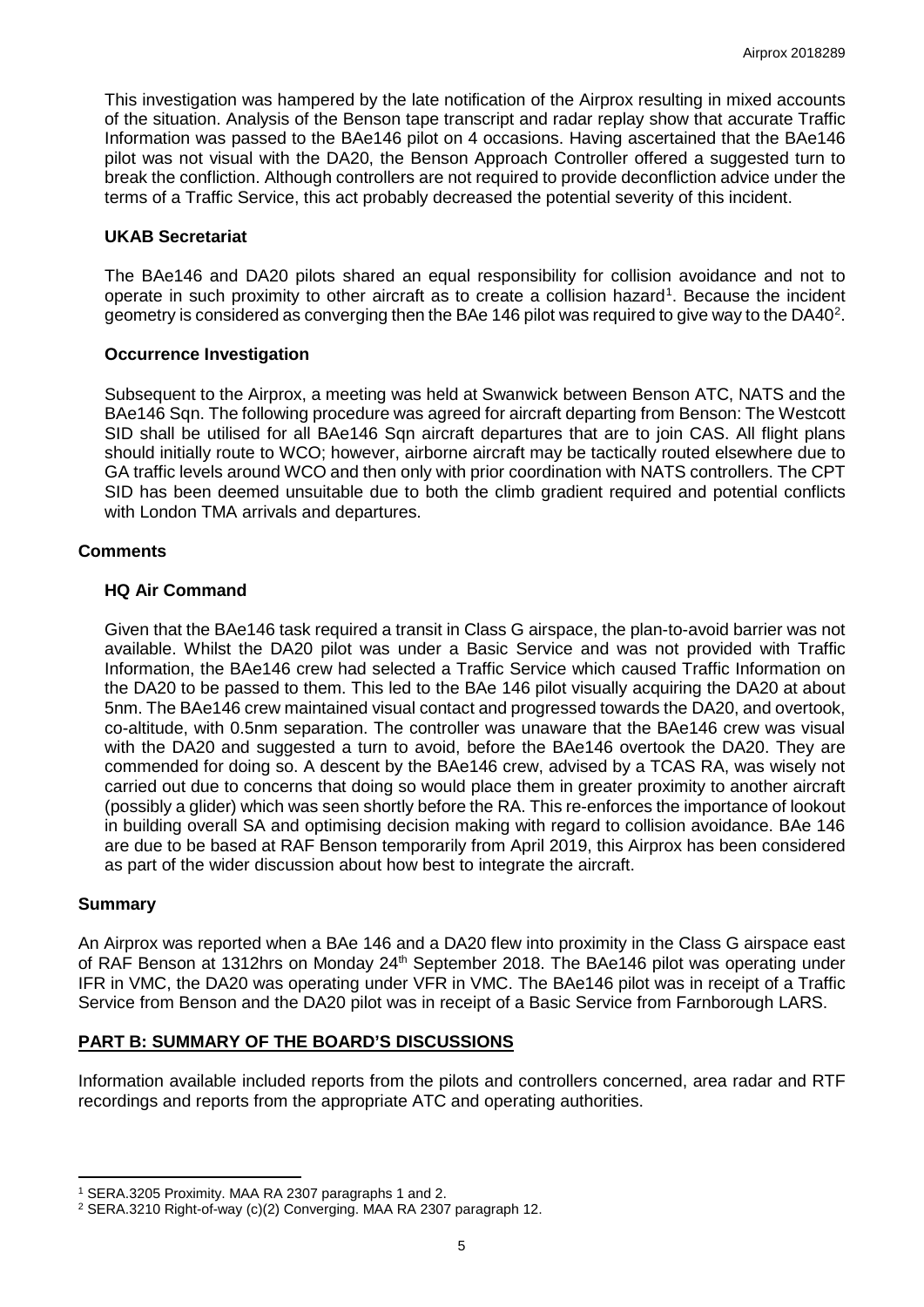The Board were disappointed that the Airprox had not been reported until about 1 month after the event. Because of this delay, valuable information was no longer available and the recollections of the incident by the Farnborough controller and the DA20 pilot were greatly reduced. Notwithstanding, members agreed that the incident was relatively straight-forward and they were content that they had enough information with which to make an assessment.

The Board first discussed the actions of the BAe146 pilot. The Board noted that he had positioned from Northolt to Benson on a training sortie, in advance of the BAe146 squadron being based at Benson whilst work took place on Northolt's runway. It was expected that the runway would be closed for about 6 months in 2019. The Airprox occurred on the BAe146's return flight to Northolt whilst it was transiting at 3000ft in Class G airspace under IFR in receipt of a Traffic Service from Benson. Military pilot members commented that, being based at Northolt and predominantly operating in controlled airspace, the crew would have had limited recent experience of operating outside CAS in the UK. Given the limited ability to ensure a robust lookout from the BAe146 cockpit, the crew had sensibly opted for a Traffic Service and had been passed accurate Traffic Information on 4 occasions by the Benson controller. Although there was an element of uncertainty about when the BAe146 pilot had seen the DA20 (his report said 5nm, but the controller report and R/T transcript indicated that he had not reported visual until about 2nm), it was clear that he had seen it early enough to change course in a timely and effective manner in accordance with normal rules-of-the-air procedures. That he had not enacted a TCAS RA was considered justified by the Board given that he had concerns for another possibly nontransponding aircraft that was below him and which he might have come into conflict with if he had followed the RA. Both Military and Civil pilot members agreed that, in the circumstances, not descending was the correct procedure, especially because the aircraft was operating outside CAS. SERA<sup>[3](#page-5-0)</sup> states, relative to receiving an RA, that: 'In the event of an ACAS RA, pilots shall: (1) respond immediately by following the RA, as indicated, unless doing so would jeopardise the safety of the aircraft. It adds that 'nothing in the procedures specified in SERA.11014 should prevent pilots-incommand from exercising their best judgement and full authority in the choice of the best course of action to resolve a traffic conflict or avert a potential collision.

The Board commended the actions of the Benson controller in passing accurate Traffic Information on 4 occasions, together with a suggested turn for the pilot, whom he believed was not visual with the DA20 at the time. Although this action exceeded the requirements of a Traffic Service, it met the duty of care criteria that supersedes the associated definition of service.

Turning to the cause and risk, even though the BAe146 pilot had not complied with his RA for understandable reasons, he had seen and avoided the DA20 without having to take any emergency avoiding action. The Board considered this to be entirely within the bounds of normal operations in Class G airspace and therefore classified the incident as a sighting report. Although members reiterated that the generation of a TCAS RA should not be considered routine, the parameters of TCAS algorithms were such that an encounter with an aircraft fitted with TCAS in Class G airspace could easily generate an alert even when adequate visual separation had been achieved. Consequently, it was considered that normal safety standards had pertained (risk Category E).

The Board was heartened to hear that the departure procedures for the BAe146 from Benson have been widely discussed following this Airprox and, with agreement of the parties involved, the aircraft will generally enter CAS at WCO. However, it was reiterated that before entering the protection of controlled airspace pilots must keep a good look-out for other traffic in what is extremely busy airspace, used by many various types of aircraft.

# **PART C: ASSESSMENT OF CAUSE AND RISK**

Cause: A Sighting Report.

Degree of Risk: E.

 $\overline{\phantom{a}}$ 

<span id="page-5-0"></span><sup>3</sup> SERA.11014, ACAS Resolution Advisory (RA), Paragraph b.